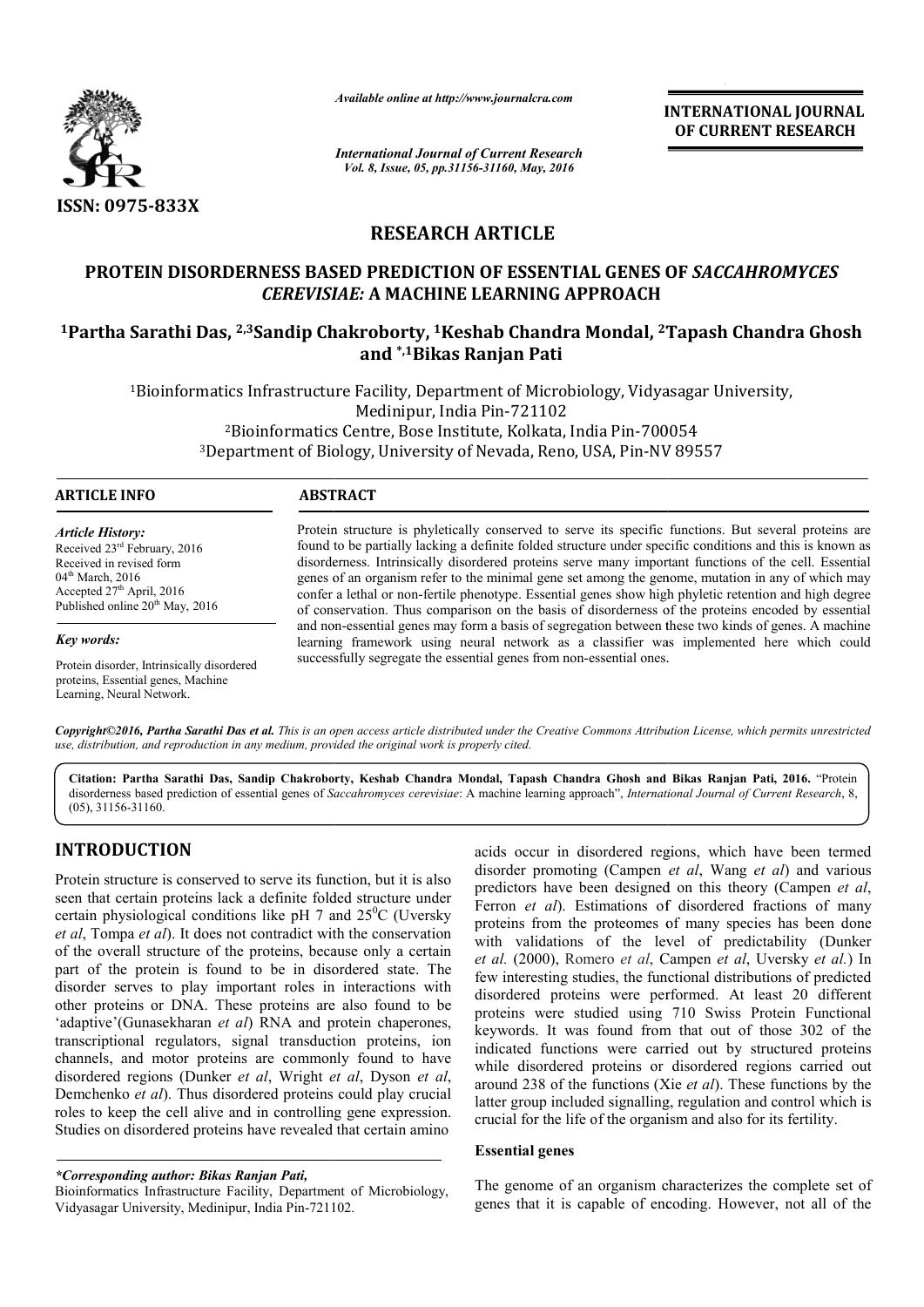genes are transcribed and translated under any defined condition. The robustness that an organism exhibits to environmental perturbations is partly conferred by the genes that are constitutively expressed under all the conditions, and partly by a subset of genes that are induced under the defined conditions. An essential gene is defined here as a gene necessary for growth to a fertile adult. (Kemphues). Essential genes of an organism constitute its minimal gene set, which is the smallest possible group of genes that would be sufficient to sustain a functioning cellular life form under the most favorable conditions (Kunin *et al*, Glass *et al*). The deletion of only one of these genes is sufficient to confer a lethal phenotype on an organism regardless the presence of remaining genes. Therefore, the functions encoded by essential genes are crucial for survival and could be considered as a foundation of life itself. The identification of essential genes is important not only for the understanding of the minimal requirements for cellular life, but also forpractical purposes. For example, since most antibiotics target essential cellular processes, essential gene products of microbial cells are promising new targets for such drugs (Sarangi *et al*).

The prediction and discovery of essential genes have been performed by experimental procedures such as single gene knockouts, RNA interference and conditional knockouts (Gustafson), but these techniques require a large investment of time and resources and they are not always feasible. Considering these experimental constraints, a computational approach capable of accurately predicting essential genes would be of great value. For prediction of essential genes, some investigators have implemented computational approaches in which most are based on sequence features of genes and proteins with or without homology comparison (Seringhaus *et al*). Sometimes the protein-protein interaction data and proteinprotein networks have also been employed for detection of essentiality (Gabriel del Rio *et al*)

### **Implementation of machine learning techniques to predict microbial essential genes**

Several attempts have been made to identify essential genes of prokaryotes through wet lab and *in-silico* techniques. In most cases the experimental basis of identifying essential genes of the organisms in the wet lab has been gene knock-out experiments (Kemphues *et al*) where a mutant was raised with a single gene "knocked out" and observation was recorded whether the mutation was lethal or if the organism was able to grow as a fertile being or not (Karp, Palsson). This is a very cumbersome task and needs huge sampling to validate the test cases. This has been successful in case of organisms like *E. coli (*Baba *et al)*, *S. cerevisae* (Smith *et al*) , *Mus musculus* (Bult *et al.*) etc. All these works have met varying degrees of success. *In-silico* techniques and machine learning methods have been attempted to predict the essential genes of the organisms mentioned above (Plaimas *et al*, Chen *et al*, Heber *et al*). The availability of the protein-protein interaction networks have made this possible (Gong *et al*).In some cases this system has been used to predict disease causing genes of prokaryotes. Various wet lab experiments have been performed to identify the essential genes of *S. cerevisiae* and a database has been created under DEG (Database of Essential Genes) (Zhang,

2009). DEG 5.0 has been hosted which contains information about essential genes of 14 different prokaryotes and 6 eukaryotes. In the database it is interesting to note that for the yeast (*Saccharomyces cerevisiae*) 1110 essential genes have been identified with high confidence. The machine learning techniques have been applied in different fields of bioinformatics (Brown *et al*, Furey *et al*) but little work has been done to identify essential genes or proteins of yeast. The speciality of the application of machine learning techniques lies to the fact that based on the data available on the cause and effect relationships, where the underlying reason is not clear or is not taught to the analytical system, still the machine learning system can create its own equations and may predict outcomes with the given variables which was not taught to it earlier. Through statistical methods like cross validation and performance measurements the accuracy etc. can be determined which proves the effectiveness of its predictability.

## **MATERIALS AND METHODS**

Sequences of the genes of *S. cerevisiae* were downloaded from Ensemble (www.ensmbl.org) using R Programming environment. BiomaRt package of R (Smedley *et al*., Durnick *et al*.) was used to extract the data from the Ensemble server (Biomart). The information about essential genes were downloaded from the Database of Essential Genes (DEG version 5)(Zhang *et al*).This information was used to segregate the yeast proteins among essential and non-essential types. The disorderness of the proteins can be characterised by two parameters, viz. percentage of disorder and length of disorder. The length of disorder (dis lengh) was calculated from Fold index, a web based tool based on Uversky et al which can be accessed at http://bip.weizmann.ac.il/fldbin/findex. The default parametric values were used during prediction of disorderness for both essential and non-essential proteins used for training the classifier. For machine learning framework, Rapidminer version 5.3.015 (community edition), a widely accepted open source software environment for predictive analytics was used. The dataset employed here included 2564 *S. cerevisiae* proteins, out of which 577 were essential and the rest i.e 1987were non-essential ones. As per the requirement of Rapidminer, the data were formatted and arranged in a. csv file for further analysis.

The essential design of the system was reading the data from csv file and then assigning roles. The names of the yeast proteins were used as unique identifier (ID) and the case whether the particular protein was essential or not was used as label or outcome. The metadata are presented in Figure 1 The data were channelized through a ten-fold cross-validation. The cross validation is a statistically accepted measure for evaluation of the performance of a machine learning algorithm. The X-Validation operator in Rapidminer is a nested operator. It has two subprocesses: a training subprocess and a testing subprocess. The training subprocess is used for training a model. The trained model is then applied in the testing subprocess. The performance of the model is also measured during the testing phase. In ten-fold cross validation, shuffled sampling was used, which first shuffled the entire data, then selected 10% of that dataset and kept in a block. From the entire dataset, ten such blocks were produced.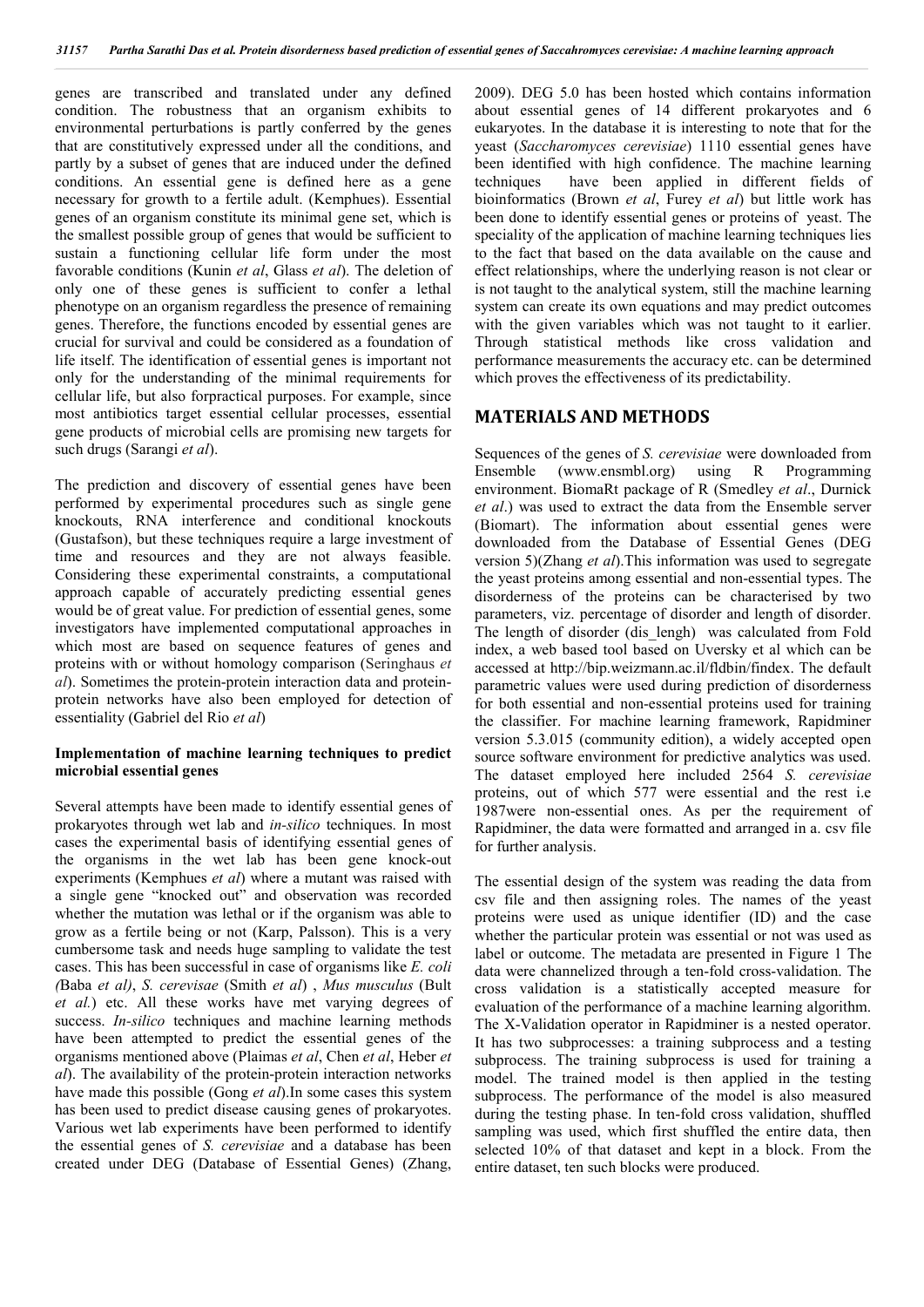| ExampleSet (2564 examples, 2 special attributes, 2 regular attributes) |               |           |                                                                  |                   | ₩ - ■           |
|------------------------------------------------------------------------|---------------|-----------|------------------------------------------------------------------|-------------------|-----------------|
| Role                                                                   | Name          | Type      | <b>Statistics</b>                                                | Range             | <b>Missings</b> |
| <b>id</b>                                                              | protein name  | text      | mode = YAL002W (1), least = YALC YAL002W (1), YAL007C (1), YAL 0 |                   |                 |
| label                                                                  | essentialiity | binominal | mode = $0(1987)$ , least = $1(577)$                              | 0(1987), 1(577)   |                 |
| regular                                                                | dis length    | integer   | $avg = 188.946 + 178.214$                                        | [0.000; 1669.000] |                 |
| regular                                                                | %dis          | real      | $avg = 36.299 + 24.810$                                          | [0.000 : 100.000] |                 |

**Figure 1. Metadata view of the Essential and non-essential proteins incorporated under the study**



**Fig. 2. The read CSV and cross validation operators of Rapidminer**



**Figure 3. The nested portion of the machine learning setup**

In the first instance, the rest of the 90% data were trained with the given classifier, and then the block of 10% data were used to test the accuracy of prediction. The accuracy of the prediction was noted against the label (which was not exposed to the algorithm during prediction) and this is the performance of the prediction. The performance was recorded by the system and the process was repeated, this time the second block of the 10% data being used for testing while the rest of the data (including the first block mentioned above) was used for training.

The performance was recorded again. The entire process was repeated in a loop till the tenth block of the 10% data was used for testing. The averages of ten performances were to conclude the overall performance of the classifier. This method, thus eliminates chances of over fitting and biases in the training and performance measurements.

Figure 2 describes the arrangement of the operators. In the process of training and evaluation, neural network was used as a classifier. A neural network is a powerful computational data model that is able to capture and represent complex input/output relationships and thus this classifier was used for analysis. The parameters used for neural network were as follows: Hidden layers:1, Training cycles: 500, Learning rate:0.3 and Momentum 0.2. This operator along with the model application and performance evaluation for each cycle is given in Figure 3, which runs in a nesting loop till the last block of the data is used for evaluation of performance. The machine learning framework using neural network as a classifier could predict essential genes with 77.50 percent accuracy. The classification error was found to be 22.50% only. This proves that many essential genes possess fair amount of disorderness which enable them to perform crucial and essential functions of the cell.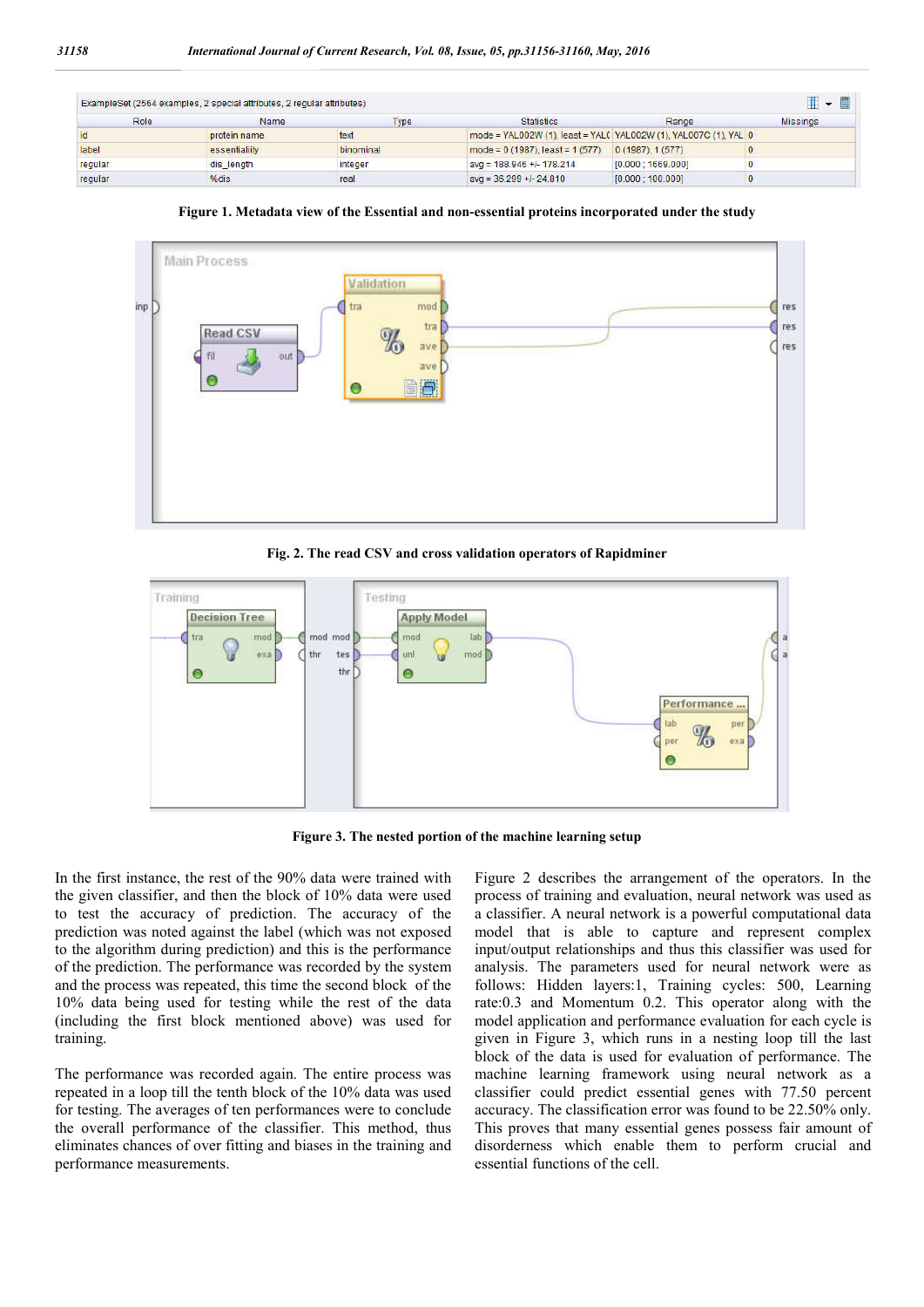## **RESULTS AND DISCUSSION**

The measurement of percentage of disorder and length of disorder can provide a fair idea about the essentiality of the protein and this kind of machine learning framework can provide basis of automated prediction of essentiality of the protein (and its corresponding gene) in an easy and successful manner. This method provides an alternative to the cumbersome wet lab methods of detecting essential genes. Thus it could provide useful insights towards understanding the essential functions of the cell. These essential genes can also be used as an effective target for novel drugs.

## **REFERENCES**

- Baba, T., Ara, T., Hasegawa, M., Takai, Y., Okumura, Y., Baba, M., Datsenko, K.A., Tomita, M., Wanner, B.L. and Mori, H. 2006. "Construction of Escherichia coli K-12 inframe, single-gene knockout mutants: the Keio collection," *Mol Syst Biol,* Vol. 2, 2006.
- Brown, M.P., Grundy, W.N., Lin, D., *et al*. 2000. Knowledgebased analysis of microarray gene expression data by using support vector machines, Proc. Natl Acad. Sci. USA, 97, 262–7.4.
- Bult, C. J., Kadin, J.A., Richardson, J.E., Blake, J. A. and Eppig, J.T. 2009. "The mouse genome database: Enhancements and updates," *Nucleic Acids Res*., Vol. 38, no. SUPPL.1, pp. 586–592, 2009.
- Campen, A., Williams, R.M. ,Brown, C.J., Meng, J., Uversky, V.N. and Dunker, A.K. 2008. TOP-IDP-Scale: A New Amino Acid Scale Measuring Propensity for Intrinsic Disorder,Protein Pept Lett. 15(9): 956–963.
- Demchenko, A.P. 2001. Recognition between flexible protein molecules:induced and assisted folding. J. Mol. Recognit. 14, 42–61
- Dunker, A.K. *et al*. 2002. Intrinsic disorder and protein function.Biochemistry 41, 6573–6582
- Dunker, A.K., Obradovic, Z., Romero, P., Garner, E.C. and Brown, C.J. 2000. Proc. Genome Informatics 11, Tokyo, Japan, pp. 161-171
- Durinck, S., Spellman, P., Birney, E. and Huber, W. 2009. "Mapping identifiers for the integration of genomic datasets with the R/Bioconductor package biomaRt." *Nature Protocols*, 4, pp. 1184–1191.
- Dyson, H.J. and Wright, P.E. 2002. Coupling folding and binding for unstructured proteins. *Curr. Opin. Struct. Biol*., 12, 54–60
- Ferron, F., Longhi, S., Canard, B. and Karlin D. 2006. A Practical Overview of Protein Disorder Prediction, PROTEINS: Structure, Function, and Bioinformatics 65:1–14.
- Furey, T.S., Cristianini, N., Duffy, N., Bednarski, D.W., Schummer, M. and Haussler, D. 2000. Support vector machine classification and validation of cancer tissue samples using microarray expression data, Bioinformatics, 16, 906–14
- Gong, X., Fan, S., Bilderbeck, A., Li, M., Pang, H. and Tao, S. 2008. "Comparative analysis of essential genes and nonessential genes in Escherichia coli K12," *Mol. Genet. Genomics,* Vol. 279, no. 1, pp. 87–94, 2008.
- Gustafson, A.M., Snitkin, E.S., Parker, S.C.J., DeLisi, C. and Kasif, S. 2006. "Towards the identification of essential genes using targeted genome sequencing and comparative analysis.," *BMC Genomics*, vol. 7, p. 265, Jan. 2006.
- anarysis., *Divi*c Generates, i.e.,  $y_1$ ,  $z_2$ ,  $z_3$ ,  $z_4$ ,  $y_5$ ,  $y_6$ ,  $y_7$ ,  $y_8$ ,  $y_7$ ,  $y_9$ ,  $y_9$ ,  $y_1$ ,  $y_1$ ,  $y_2$ ,  $y_3$ ,  $y_1$ ,  $y_2$ ,  $y_3$ ,  $y_4$ ,  $y_7$ ,  $y_8$ ,  $y_9$ ,  $y_9$ ,  $y_9$ ,  $y_9$ ,  $y_9$ ,  $y_9$ Huang, H.C., "Predicting essential genes based on network and sequence analysis.," *Mol. Biosyst.,* Vol. 5, no. 12, pp. 1672–1678, 2009.
- John, I. 2006. Glass, Essential genes of a minimal bacterium, PNAS January 10, 2006 vol. 103 no. 2 425-430
- Karp, G. Cell and Molecular Biology: Concepts and Experiments
- Kemphues, K. 2005. Essential Genes (December 24, 2005), *Worm Book*, ed. The *C. elegans* Research Community, Worm Book
- Koonin, E.V. 2000. How many genes can make a cell: the minimal-gene-set concept. *Annu. Rev. Genomics Hum. Genet.* 1:99-116
- Palsson, B. 2006. Experimental and Computational Assessment of Conditionally Essential Genes in *Escherichia coli*, *J Bacteriol.,* 2006 December; 188(23): 8259–8271.
- Plaimas, K., Eils, R. and König, R. 2010. "Identifying essential genes in bacterial metabolic networks with machine learning methods.," *BMC Syst. Biol.,* Vol. 4, p. 56.
- Romero, P., Obradovic, Z., Li, X., Garner, E.C., Brown, C.J. Dunker, A.K. 2001. Sequence complexity of disordered protein, Proteins. 2001 Jan 1;42(1):38-48.
- Saha, S. and Heber, S., 2006. "In silico prediction of yeast deletion phenotypes.," Genet. Mol. Res. (electronic Resour.) GMR., Vol. 5, no. 1, pp. 224–232.
- Sarangi, A.N., Aggarwal, R., Rahman, Q. and Trivedi, N. 2009. Subtractive Genomics Approach for *in Silico*  Identification and Characterization of Novel Drug Targets in *Neisseria Meningitidis Serogroup B*. *J Comput Sci Syst Biol*., 2: 255-258.
- Seringhaus, M., Paccanaro, A., Borneman, A., Snyder, M. and Gerstein, M. 2006. "Predicting essential genes in fungal genomes," pp. 1126–1135.
- Smedley, D., Haider, S. ,Ballester, B., Holland, R., London, D., Thorisson, G. and Kasprzyk, A. 2009. "BioMart- biological queries made easy.," *BMC Genomics*, vol. 10, p. 22, 2009.
- Smith, L.K., Gomez, M.J., Shatalin, K.Y., Lee, H. and Neyfakh A.A. 2007. "Monitoring of gene knockouts: genome-wide profiling of conditionally essential genes," *Genome Biol.,* Vol. 8, no. 5, pp. 1–11.
- Tompa, P. 2002. Intrinsically unstructured proteins. Trends Biochem. Sci. 27, 527–533
- Uversky, V.N. *et al*. 2000. Why are 'natively unfolded' proteins unstructured under physiologic conditions? Proteins 41, 415–427
- Wang, G., Dong, Y., Chen, H., Zhang, H., Song, Y., Zhang, H. and Chen, W. 2011. High Incidence of Disorder-Promoting Amino Acids in the Amino Terminus of Mature Proteins in Bacillus subtilis, *American Journal of Biochemistry and Biotechnology*, 7 (4): 172-178, 2011
- Wright, P.E. and Dyson, H.J. 1999. Intrinsically unstructured proteins: re-assessing the protein structure-function paradigm. *J. Mol. Biol*., 293, 321–331